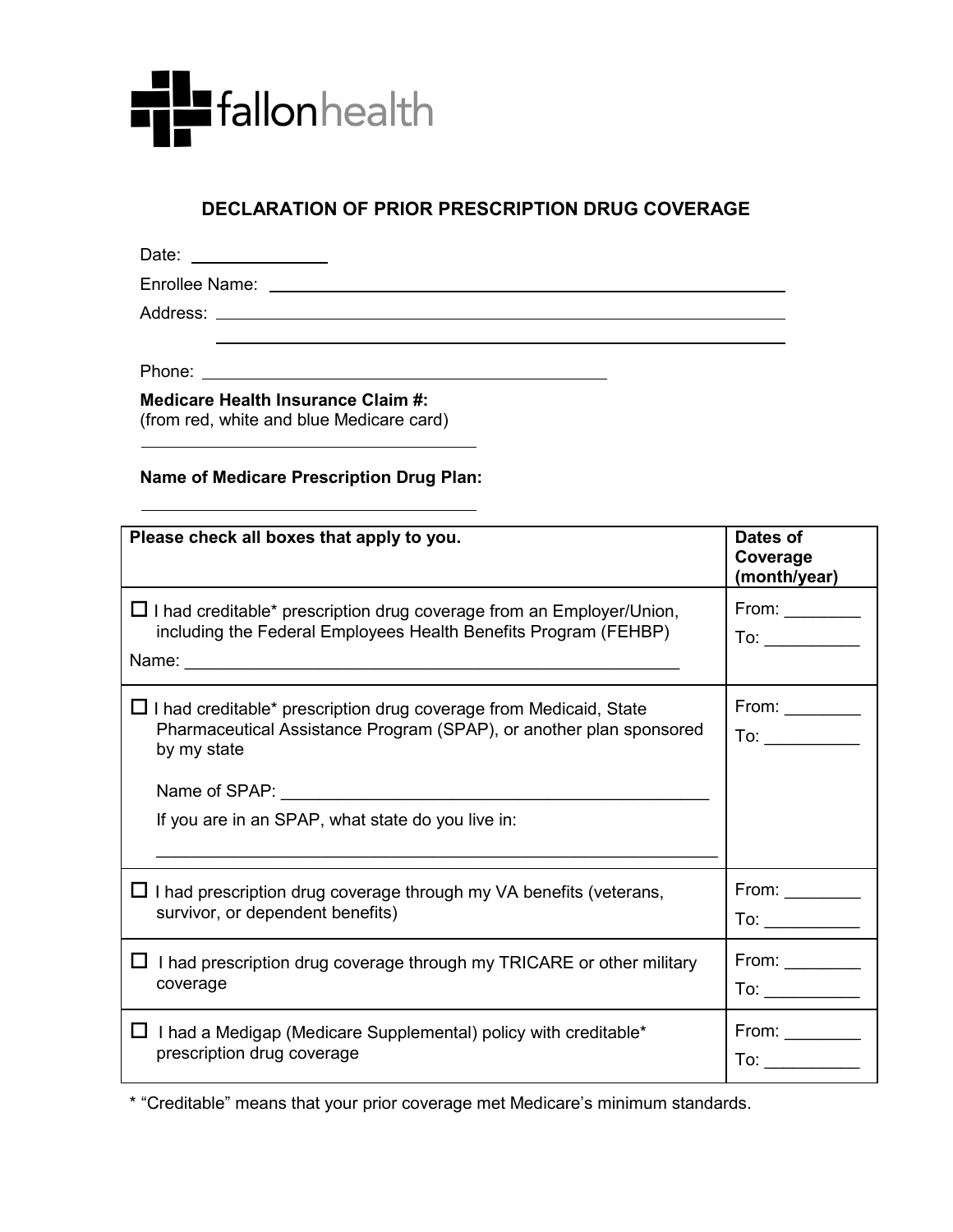| $\Box$ I had prescription drug coverage through the Indian Health Service, a                                                                                                      | From: $\_\_$                                                                       |
|-----------------------------------------------------------------------------------------------------------------------------------------------------------------------------------|------------------------------------------------------------------------------------|
| Tribe or Tribal organization, or an Urban Indian organization (I/T/U)                                                                                                             | To: $\frac{1}{\sqrt{1-\frac{1}{2}}\sqrt{1-\frac{1}{2}}\left(1-\frac{1}{2}\right)}$ |
| $\Box$ I had prescription drug coverage through PACE (Program of All-Inclusive                                                                                                    | From: $\_\_$                                                                       |
| Care for the Elderly)                                                                                                                                                             | To: $\qquad \qquad$                                                                |
| $\Box$ I had creditable* prescription drug coverage from a different source not                                                                                                   | From: $\_\_$                                                                       |
| listed above.                                                                                                                                                                     | To: $\qquad \qquad$                                                                |
|                                                                                                                                                                                   |                                                                                    |
| $\Box$ I have/had extra help from Medicare to pay for my prescription drug                                                                                                        | From: $\_\_$                                                                       |
| coverage.                                                                                                                                                                         | To: $\qquad \qquad$                                                                |
| $\Box$ I lived in an area affected by Hurricane Katrina at the time of the<br>hurricane (August 2005) and I joined a Medicare prescription drug plan<br>before December 31, 2006. | From: $\_\_$<br>To: $\qquad \qquad$                                                |
| Name of Parish: <u>Alexander Account of Parish:</u>                                                                                                                               |                                                                                    |
| I never had creditable* drug coverage<br>ப                                                                                                                                        |                                                                                    |

**Please complete this section:** "To the best of my knowledge, the information on this form is true and correct. I understand that if I didn't have creditable coverage and/or don't give proof of creditable prescription drug coverage if asked, my premium may be higher.

I understand that my signature (or the signature of the person authorized to act on behalf of the individual under the laws of the State where the individual resides) on this document means that I have read and understand the contents of this declaration. If signed by an authorized individual (as described above), this signature certifies that: 1) this person is authorized under State law to complete this enrollment and 2) documentation of this authority is available upon request by Fallon Health by Medicare."

Signature: \_\_\_\_\_\_\_\_\_\_\_\_\_\_\_\_\_\_\_\_\_\_\_\_\_\_\_\_\_\_\_\_\_\_\_\_\_

Date: (*month/day/year*):